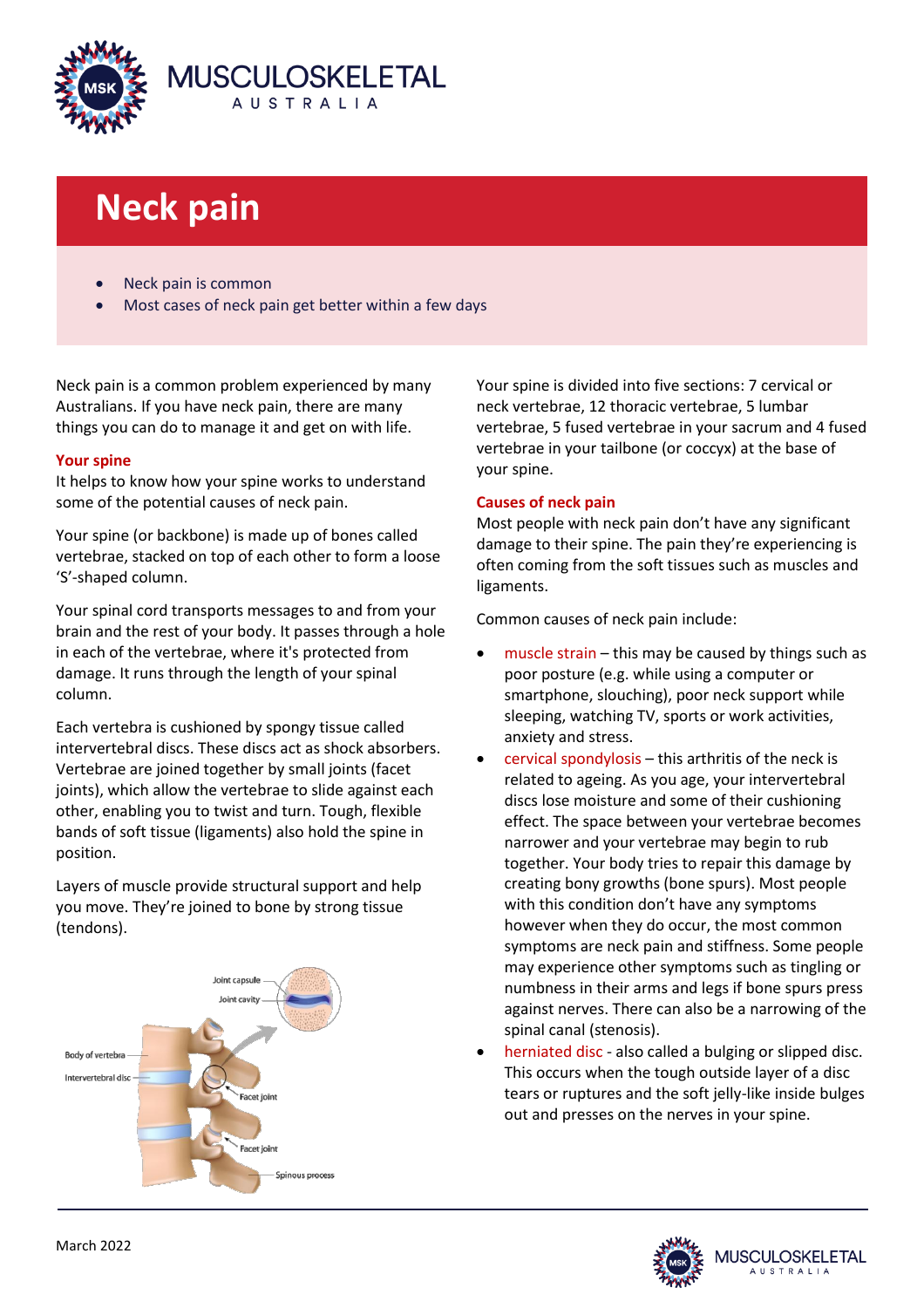whiplash – this is a form of neck sprain caused when the neck is suddenly whipped backwards and then forwards. This stretches the neck muscles and ligaments more than normal, causing a sprain. Whiplash most commonly occurs following a car accident, and may occur days after the accident.

## **Symptoms**

The symptoms you experience will depend on what's causing your neck pain but may include:

- pain in the neck, shoulders and/or upper chest
- stiff neck
- difficulty turning your head
- headache.

In most cases neck pain will go away in a few days. If it doesn't get better, or you develop other symptoms, you should see your doctor.

### **Diagnosis**

Your doctor will discuss your neck pain with you and will:

- ask about potential causes or triggers, if you've had neck pain before, things that make your pain worse, things that make it better
- conduct a thorough physical exam.

Your doctor may also refer you for some tests, especially if they think there may be a more serious cause for your neck pain.

A thorough examination by your doctor will decide whether more investigations (e.g. x-rays, CT or MRI scans) are appropriate or helpful in developing a treatment plan that's right for you.

It's important to know that many investigations show 'changes' to your spine that are likely to represent the normal passage of time, not damage to your spine.

For more information about questions to ask your doctor before you get any test, treatment or procedure visit the Choosing Wisely Australia website: [www.choosingwisely.org.au.](http://www.choosingwisely.org.au/)

### **Self-management**

Most cases of neck pain will get better within a few days without you needing to see your doctor. During this time try to keep active and carry on with your normal activities as much as possible.

The following may help relieve your symptoms and speed up your recovery:

Work out what's triggering your neck pain – e.g. staying in one position for long periods of time, sleeping on your stomach, poor posture. Once you know what causes your neck pain, you can look for ways to prevent it happening – e.g. regular stretch breaks, sleeping on your side, correcting your posture.

Use heat or cold – it can help relieve pain and stiffness. Some people prefer heat (e.g. heat packs, heat rubs, warm shower, hot water bottle), others prefer cold (e.g. ice packs, bag of frozen peas, cold gels). Always wrap heat or cold packs in a towel or cloth to help protect your skin from burns and tissue damage. Don't use for longer than 10 to 15 minutes at a time, and wait for your skin temperature to return to normal before reapplying.

Rest (temporarily) and then move – when you first develop neck pain you might find it helps to rest your neck, but don't rest it for too long. Too much rest can stiffen your neck muscles and make your pain last longer. Try gentle exercises and stretches to loosen the muscles and ligaments as soon as possible. If in doubt talk with your doctor.

Sleep on a low, firm pillow - too many pillows will cause your neck to bend unnaturally, and pillows that are too soft won't provide your neck with adequate support.

Be aware of your posture – bad posture can sneak up on you and can cause neck pain, or make existing neck pain worse. Poor posture puts stress on your neck muscles and makes them work harder than they need to. If you're slouched or hunched – whether you're standing or sitting - make a conscious effort to adjust your posture.

Massage your pain away – massage can help you deal with your physical pain and it also helps relieve stress and muscle tension. You can give yourself a massage, see a qualified therapist or ask a family member or friend to give you a gentle massage.

Take time to relax - try some relaxation exercises (e.g. mindfulness, visualisation, progressive muscle relaxation) that help reduce muscle tension in your neck and shoulders.

Try an anti-inflammatory or analgesic cream or gel – they may provide temporary pain relief. Talk with your doctor or pharmacist for advice.

**2**